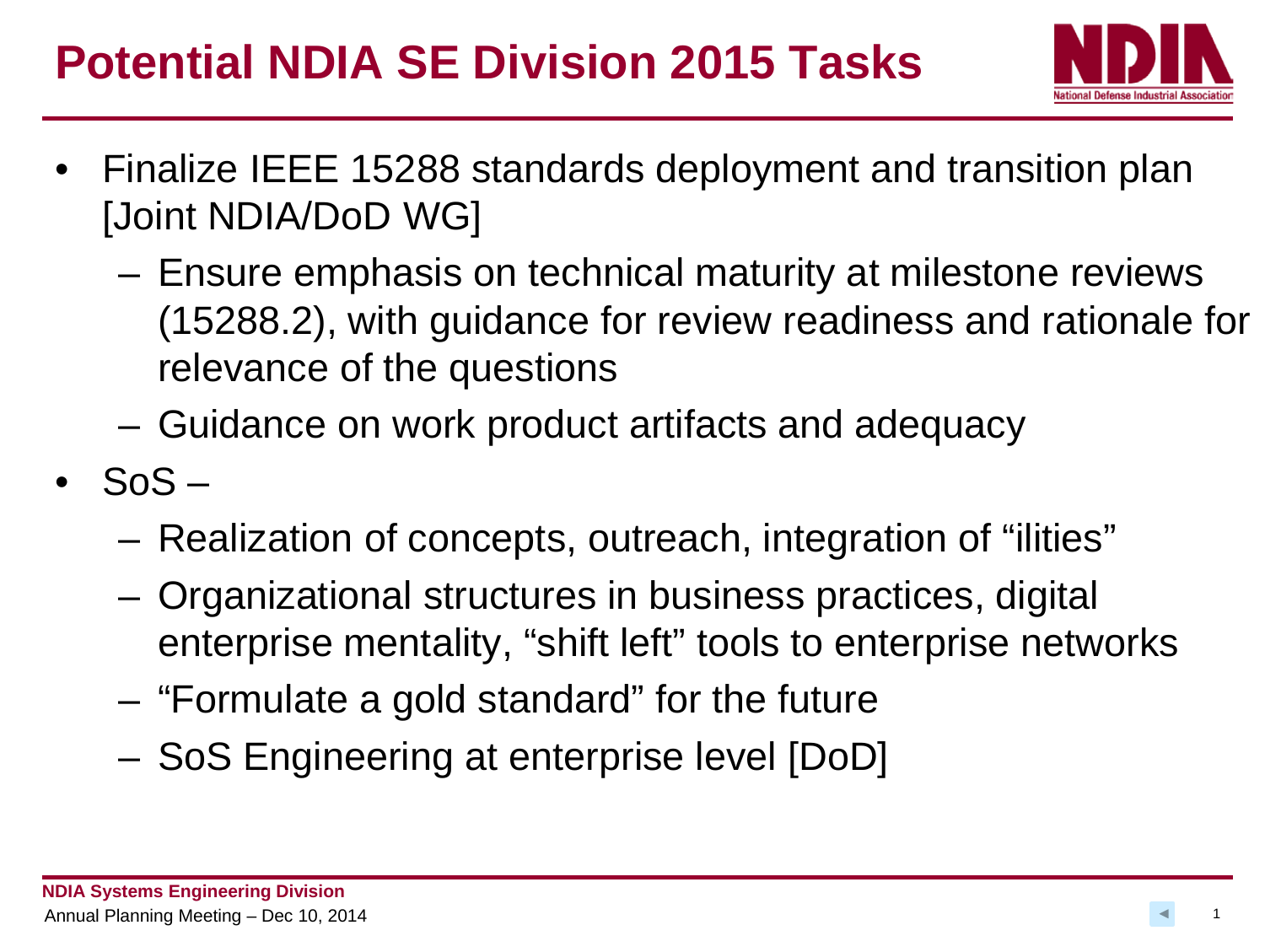

- Mission threads [SoS, Architecture]
	- Frameworks at joint "enterprise level", system agnostic mission threads
	- SoS, and Arch committees to meet and propose plan at Feb mtg
- BBP 3.0 tasks [All committees > Feb '15 mtg]
	- NDIA SED to review BBP 3.0 areas with recommendations for NDIA actions/initiatives
	- NDIA SED to coordinate with other NDIA divisions
- MOSA (BBP 3.0) open systems group, AFEI (Architecture)
	- Industry feedback on MOSA; what works, what does not
	- Technical standards. Contracting. Data rights. Interoperability. Tools.
- System assurance / security engineering / trusted microelectronics
	- NDIA SED to identify liaison to Britt Sullivan as NDIA POC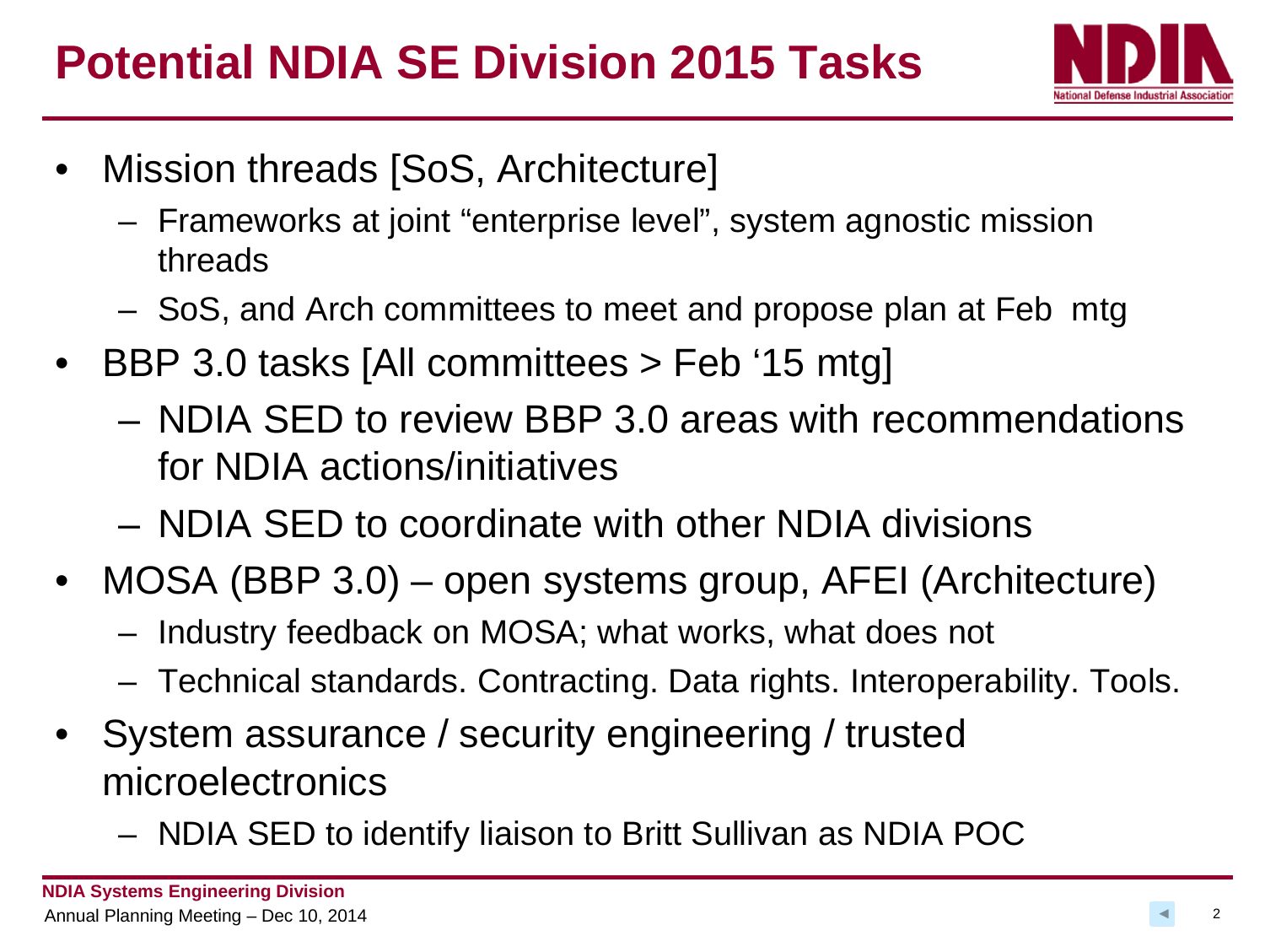

- System security engineering [SSE]
	- Evaluate impact of continually changing commercial technology and requirements, vulnerabilities
- Workforce development [E&T, SEEC]
	- SE Competencies > Technical domain competencies (USAF)
	- Gather industry best practices for developing domain expertise, identifying and filling gaps
- "Digital Thread" [M&S, SEEC, SOS, Architecture]
	- Gather industry best practices, integration between industry & govt
- Outreach [SED]
	- NDIA SED to engage in Navy SE Connects (Sep 2015)
- Risk management [SED, Bob]
	- BBP 3.0: technical risk management [coord w/ Jim Thompson]
	- Best practices, training guides, work aids to augment guidance